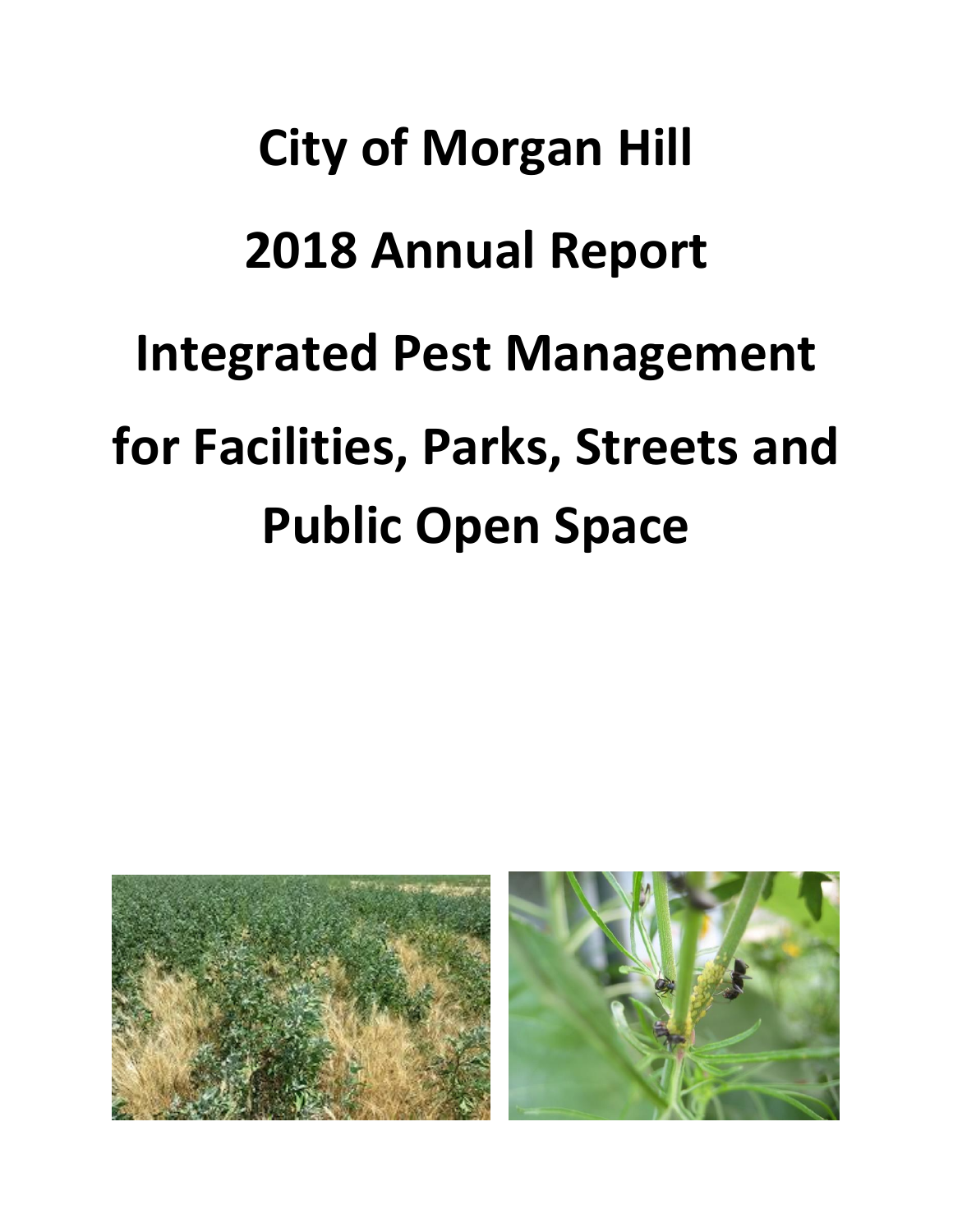# <span id="page-1-0"></span>**Table of Contents**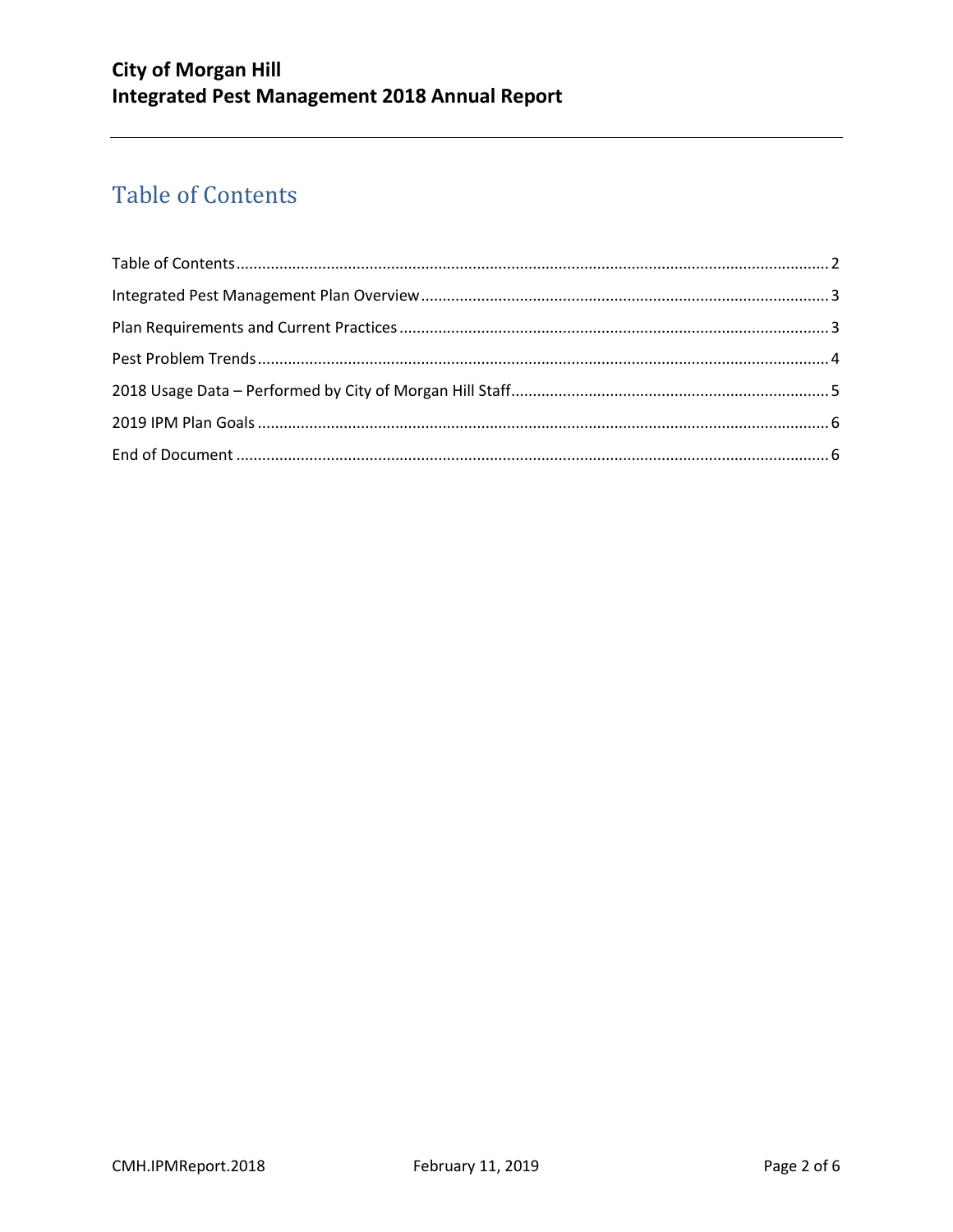#### <span id="page-2-0"></span>**Integrated Pest Management Plan Overview**

The goal of the City of Morgan Hill IPM Plan is to align city maintenance practices in public buildings, parks, landscaped grounds, public right of way and open space areas with the Integrated Pest Management (IPM) approach to pest control.

The IPM Plan applies to all city facilities and all maintenance activities, and the Management Policy Statement of the plan defines it as a tool to assist the City of Morgan Hill to carry out pest management operations using Integrated Pest Management techniques in a manner to control pests effectively, and to minimize the use of pesticides. Per the plan, whenever feasible, non-toxic alternative pest control methods will be used and efforts will be made by the City to seek new technology, best management practices and the least toxic approaches to address all pest control issues. The Plan is available for the use of City employees for educating staff and the public about the City's commitment to, and implementation of, IPM practices.

#### <span id="page-2-1"></span>**Plan Requirements and Current Practices**

The IPM Plan includes a Management Policy Statement, Implementation Responsibilities, Citywide IPM Requirements, Staff Training, Record Keeping and Annual Reports.

Currently, the City's Maintenance Manager has the responsibility to administer and manage the IPM plan and all regulatory reporting for work performed by City Staff. City managed contractors that perform pesticide applications are required to obtain the proper licensing, are required to report usage to any regulatory agencies per their permits, must submit pesticides used on City property for review and must abide by all rules listed in the City of Morgan Hill IPM Plan.

City staff currently performs weed abatement in parks, public rights of way (ROW), and utility roadways & pathways, while City managed contractors perform this same service on street medians, and facilities landscapes. Any pesticides utilized cannot contain a signal word of "Danger" or "Warning" on the label for routine maintenance, while pesticides with a signal word of "Caution" are allowed.

Although not required by State or Federal regulations, the City of Morgan Hill IPM Plan continues the requirement that City owned or maintained parks are posted for public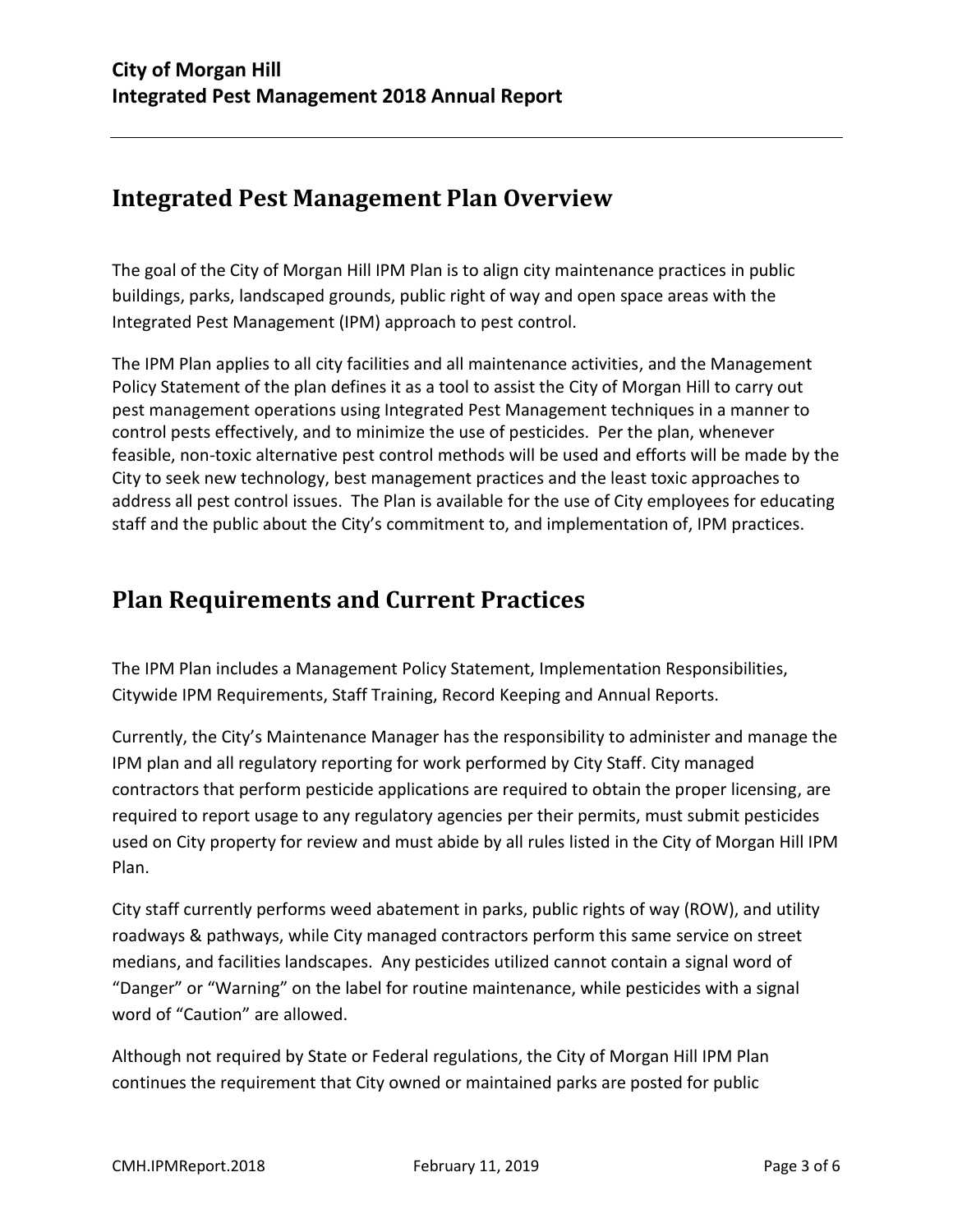knowledge a minimum of 3 days prior to a pesticide application, and the posting cannot be removed any earlier than 1 day after it is safe to re-enter the application area.

The City IPM Plan also defines that employees that will be applying pesticides be trained per the CA Department of Pesticide Regulations requirements, and that the IPM Administrator informs all City staff on an annual basis of the City's IPM Plan, restrictions on pesticide usage, and appropriate procedures for controlling pests. All City staff who apply pesticides have undergone training performed by Target Specialty Products in October of 2018. City Staff will be notified via e-mail of the IPM requirements in the form of the current soft copy document and a list of bullet point items of the critical points of the plan required of staff that do not perform pesticide application as a part of their normal job duties.

## <span id="page-3-0"></span>**Pest Problem Trends**

Pest trends in calendar year 2018 included continued problems with cattails blocking the waterways within the channel adjacent to Butterfield Boulevard. During the final quarter of 2018, a pesticide, Clearcast Herbicide, was recommended at a Pesticide Applicator Professional Association (PAPA) Seminar that has had a notable effect toward the reduction of these pests. Also notable is the fact that Clearcast is not a regulated pesticide and therefore does not require a permit for use Clearcast is not reportable to the regulating agencies, making this a desirable pesticide to continue use due to the low toxic effects, which is a start to potentially reducing the use of more aggressive pesticides on City rights of way. The higher than normal rodent activity in Community Park, reported in the 2017 IPM report has seen some improvement based on a more aggressive, but less toxic, practice of utilizing carbon monoxide gas in the holes and dens of the burrowing animals. The gas is heavier than air, so it remains in the tunnel and burrow systems. The gas is directly injected into the ground with a wand that penetrates the underground tunnels and burrows, and remains underground, eliminating exposure to the public. Insect activity at the Morgan Hill Community and Cultural Center (CCC), as well as other City facilities have seen less activity, due in part to changing the contract schedule to allow more frequent site visits. An addition to the pest control contracts for our facilities was the elimination of chemical control for rodents. All rodent removal will occur by mechanical traps, which is lowering pesticide use and the eliminating the possibility of unintended secondary contamination to non-target species.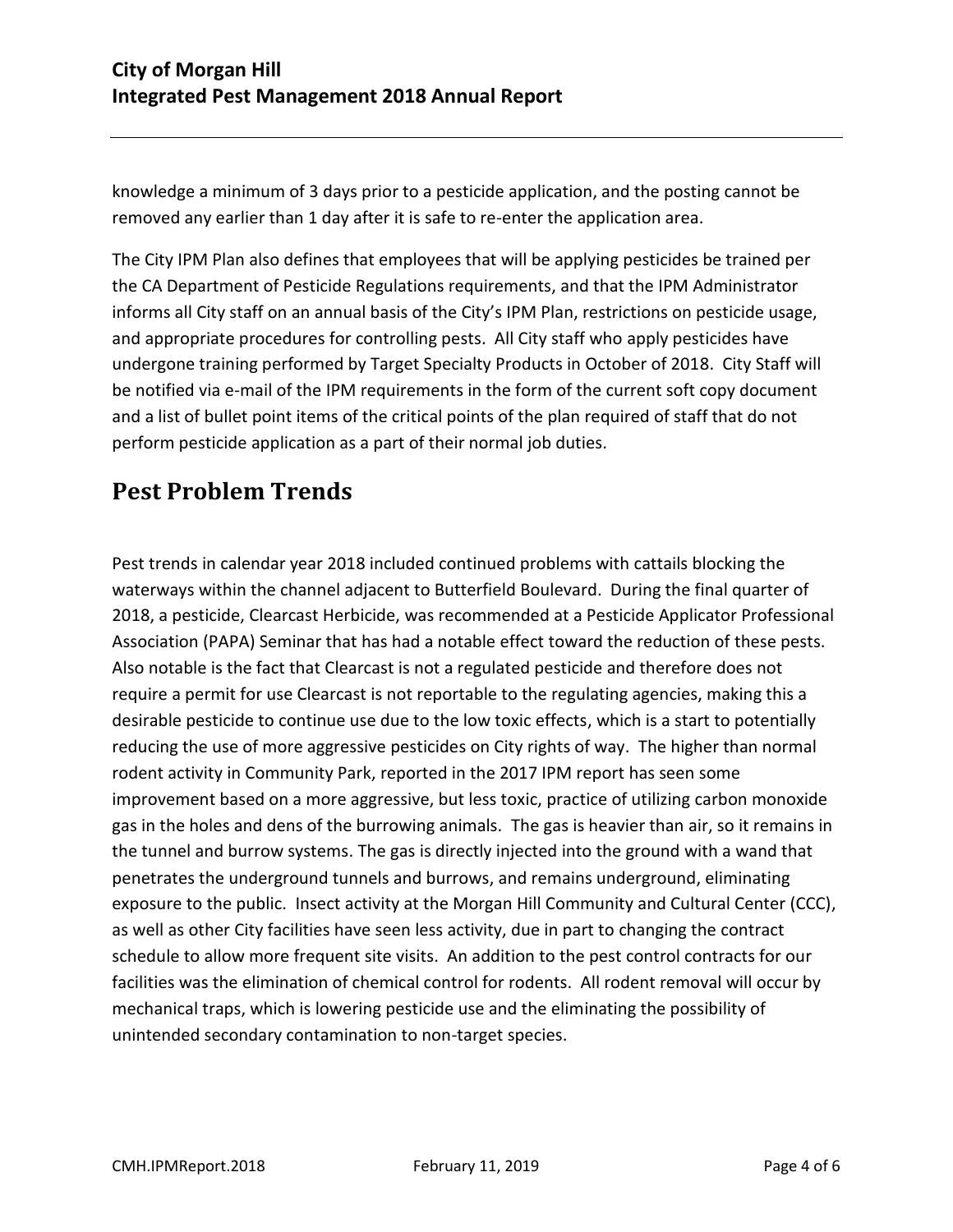# <span id="page-4-0"></span>**2018 Usage Data – Performed by City of Morgan Hill Staff**

The following table denotes the amount of pesticides used to treat our City ROW and Parks for calendar year 2018:

| <b>Pesticide</b>                    | <b>Streets</b> |      |         | <b>Pesticide</b> | <b>Parks</b> |      |         |
|-------------------------------------|----------------|------|---------|------------------|--------------|------|---------|
|                                     | <b>Amount</b>  | Unit | Acreage |                  | Amount       | Unit | Acreage |
| Ranger Pro                          | 69.3           | gal  |         |                  | 17.3         | gal  | 17.5    |
| <b>Dimension Ultra</b><br><b>WP</b> | 11.4           | gal  |         | Ranger Pro       |              |      |         |
| Milestone VM                        | 4.0            | gal  | 74.67   |                  |              |      |         |
| Target Pro-<br>Spreader             | 4.6            | gal  |         |                  |              |      |         |